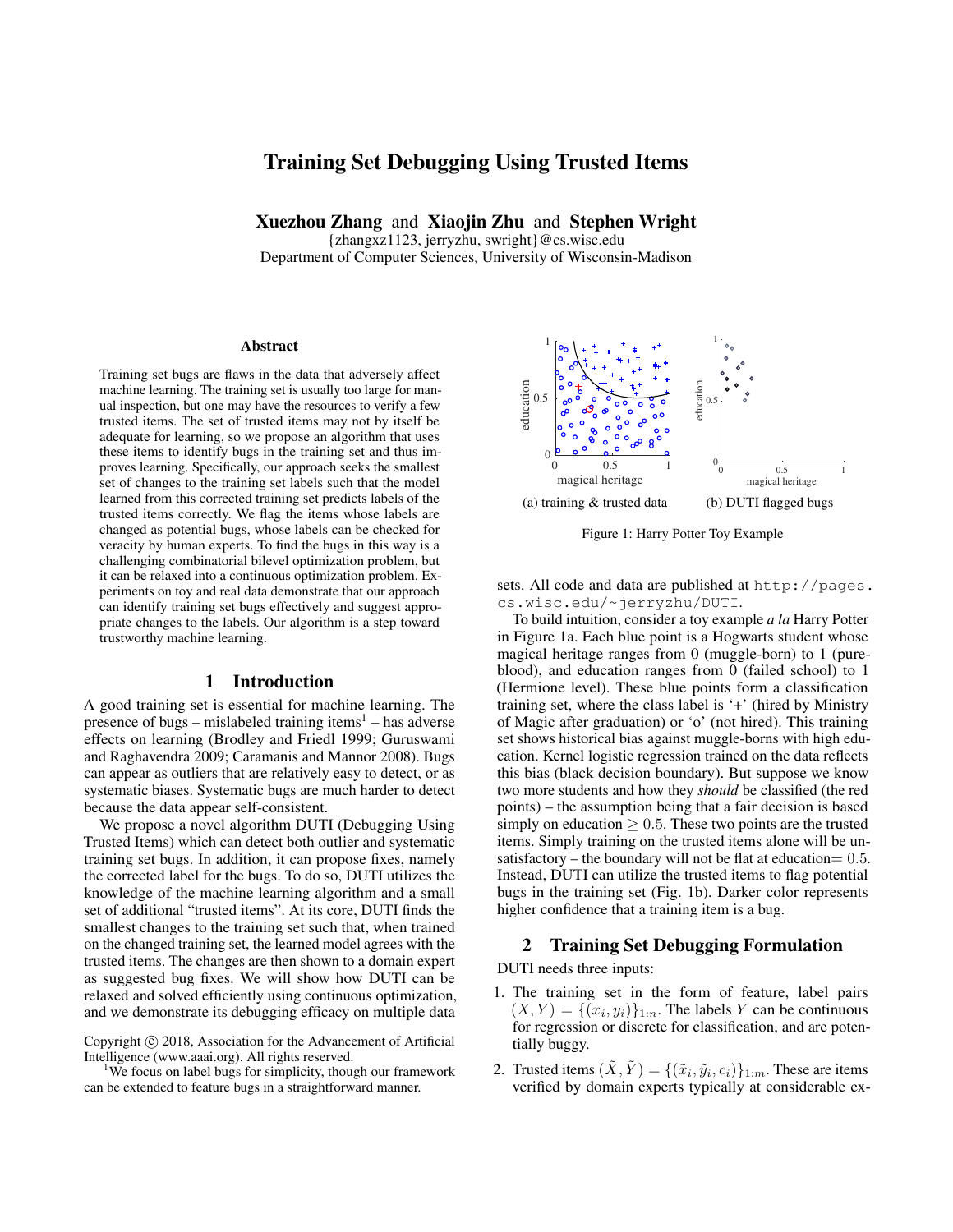pense. The domain expert can optionally specify a confidence  $c \geq 0$  for each trusted item. We assume  $m \ll n$ so that the amount of trusted data is insufficient to train a good model. We do not assume the trusted items are iid.

3. The learning algorithm  $A$ . In this work, we focus on regularized empirical risk minimizers

$$
\mathcal{A}(X,Y) = \underset{\theta \in \mathbb{R}^p}{\operatorname{argmin}} \frac{1}{n} \sum_{i=1}^n \ell(x_i, y_i, \theta) + \lambda \Omega(\theta) \tag{1}
$$

with strongly convex and twice differentiable objective function, such that argmin returns a unique solution, and the Hessian matrix is always nonsingular.

Conceptually, DUTI solves the following optimization problem:

$$
\underset{Y'}{\text{argmin}}\;Distance(Y',Y) \tag{2}
$$

$$
s.t. \, Predictor = \mathcal{A}(X, Y') \tag{3}
$$

$$
Predictor(\tilde{X}) = \tilde{Y} \wedge Predictor(X) = Y'(4)
$$

That is, we find an alternative labeling  $Y'$  for the training data, as close as possible to the original labels  $Y$ , such that the model trained with the original feature vectors  $X$  and the alternative labels  $Y'$  correctly predicts the labels  $\tilde{Y}$  of the trusted items  $\tilde{X}$ , and the alternative labeling is self-consistent. We call the training items for which  $y'_i \neq y_i$  the *flagged bugs*; we give them to the domain expert for further inspection to see if they are true bugs.

Our next step is to relax it into a continuous single level optimization problem that can be solved efficiently.

## 2.1 Debugging for Regression

In regression, Y' and Y are both vectors in  $\mathbb{R}^n$ . We define  $\delta \equiv$  $Y' - Y$ , and choose  $\|\delta\|_1$  as the distance metric to encourage sparsity of  $\delta$ . We will denote the predictor  $\mathcal{A}(X, Y')$  as  $\theta$ . Instead of requiring equalities as in (4), we relax them by the learner's surrogate loss function, and place them in the objective in the Lagrangian form:

$$
\min_{\delta \in \mathbb{R}^n, \theta} \qquad \frac{1}{m} \sum_{i=1}^m c_i \ell(\tilde{x}_i, \tilde{y}_i, \theta) \n+ \frac{1}{n} \sum_{i=1}^n \ell(x_i, y_i + \delta_i, \theta) + \gamma \frac{\|\delta\|_1}{n}
$$
\n(5)

s.t. 
$$
\theta = \underset{\beta \in \mathbb{R}^p}{\text{argmin}} \frac{1}{n} \sum_{i=1}^n \ell(x_i, y_i + \delta_i, \beta) + \lambda \Omega(\beta).
$$

where  $c_i$ 's are the confidence levels assigned to each of the trusted items. This is a bilevel optimization problem. We now convert the lower level problem to a nonlinear constraint. Notice that since the lower problem is unconstrained and strongly convex, it can be replaced equivalently with its Karush–Kuhn–Tucker (KKT) condition:

$$
g(\delta, \theta) \equiv \frac{1}{n} \sum_{i=1}^{n} \nabla_{\theta} \ell(x_i, y_i + \delta_i, \theta) + \lambda \nabla_{\theta} \Omega(\theta) = 0.
$$
 (6)

Now, since g is continuously differentiable and  $\frac{\partial g}{\partial \theta}$  is invertible, the solution to  $g(\delta, \theta) = 0$  defines an implicit function  $\theta(\delta)$ . We can now replace  $\theta$  with  $\theta(\delta)$  in (5), and call the result  $\mathcal{O}_{\gamma}(\delta)$ . Using the fact  $\frac{d\ell}{d\delta} = \frac{\partial \ell}{\partial \delta} + \frac{\partial \ell}{\partial \theta} \frac{\partial \theta}{\partial \delta}$ , we can compute the gradient of  $\mathcal{O}_{\gamma}(\delta)$  as

$$
\nabla_{\delta} \mathcal{O}_{\gamma} = \frac{1}{m} \sum_{i=1}^{m} c_{i} J^{\top} \nabla_{\theta} \ell(\tilde{x}_{i}, \tilde{y}_{i}, \theta) |_{\theta(\delta)} \qquad (7)
$$

$$
+ \frac{1}{n} \sum_{i=1}^{n} \frac{\partial \ell(x_{i}, y_{i} + \delta_{i}, \theta(\delta))}{\partial \delta_{i}} \mathbf{e}_{i}
$$

$$
+ \frac{1}{n} \sum_{i=1}^{n} J^{\top} \nabla_{\theta} \ell(x_{i}, y_{i} + \delta_{i}, \theta(\delta)) + \frac{\gamma}{n} \text{sgn}(\delta)
$$

where  $e_i$  is the *i*th canonical vector and  $J$  is defined by the implicit function theorem:

$$
J \equiv \frac{\partial \theta}{\partial \delta} = - \begin{bmatrix} \frac{\partial g_1}{\partial \theta_1} & \cdots & \frac{\partial g_1}{\partial \theta_p} \\ \vdots & & \vdots \\ \frac{\partial g_p}{\partial \theta_1} & \cdots & \frac{\partial g_p}{\partial \theta_p} \end{bmatrix}^{-1} \begin{bmatrix} \frac{\partial g_1}{\partial \delta_1} & \cdots & \frac{\partial g_1}{\partial \delta_n} \\ \vdots & & \vdots \\ \frac{\partial g_p}{\partial \delta_1} & \cdots & \frac{\partial g_p}{\partial \delta_n} \end{bmatrix}.
$$

With  $\nabla_{\delta} \mathcal{O}_{\gamma}$  we then solve (5) with a gradient method.

### 2.2 Debugging for Classification

Let there be  $k$  classes. To avoid a combinatorial problem, we relax the optimization variable to the  $k$ -probability simplex  $\Delta_k$ . Concretely, we first augment the learner A so that it takes *weighted* training items:

$$
\theta = \underset{\beta}{\text{argmin}} \frac{1}{n} \sum_{i=1}^{n} \sum_{j=1}^{k} w_{ij} \ell(x_i, j, \beta) + \lambda \Omega(\beta) \tag{8}
$$

where  $w_i \in \Delta_k$ , that is,  $w_{ij} \ge 0$  and  $\sum_{j=1}^k w_{ij} = 1$ ,  $\forall i, j$ . The original learner (1) can be recovered with  $w_i = \mathbf{e}_{y_i}, \forall i$ .

We then represent the *i*th proposed new class label  $y_i$  by  $\delta_i \in \Delta_k$ . Note that  $\delta_i$  here represents the *new* set of labels, not a difference in labels. One way to measure the distance to the old label  $y_i$  is  $1 - \delta_{i, y_i}$ , namely the probability mass siphoned away from the old label. We thus obtain a bilevel optimization problem with continuous variables similar to (5):

$$
\min_{\delta \in \Delta_k^n, \theta} \qquad \frac{1}{m} \sum_{i=1}^m c_i \ell(\tilde{x}_i, \tilde{y}_i, \theta) \tag{9}
$$
\n
$$
+ \frac{1}{n} \sum_{i=1}^n \sum_{j=1}^k \delta_{ij} \ell(x_i, j, \theta) + \frac{\gamma}{n} \sum_{i=1}^n (1 - \delta_{i, y_i})
$$
\ns.t. 
$$
\theta = \operatorname*{argmin}_{\beta} \frac{1}{n} \sum_{i=1}^n \sum_{j=1}^k \delta_{ij} \ell(x_i, j, \beta) + \lambda \Omega(\beta).
$$

Finally, we go through similar steps as in regression: replacing the lower problem with its KKT condition; defining an implicit function  $\theta(\delta)$ ; obtaining the objective  $\mathcal{O}_{\gamma}(\delta)$  of (9); and computing its gradient  $\nabla_{\delta} \mathcal{O}_{\gamma}$  using implicit function theorem. We then optimize  $\mathcal{O}_{\gamma}(\delta)$  to solve for  $\delta$ . The details can be found at the aforementioned website.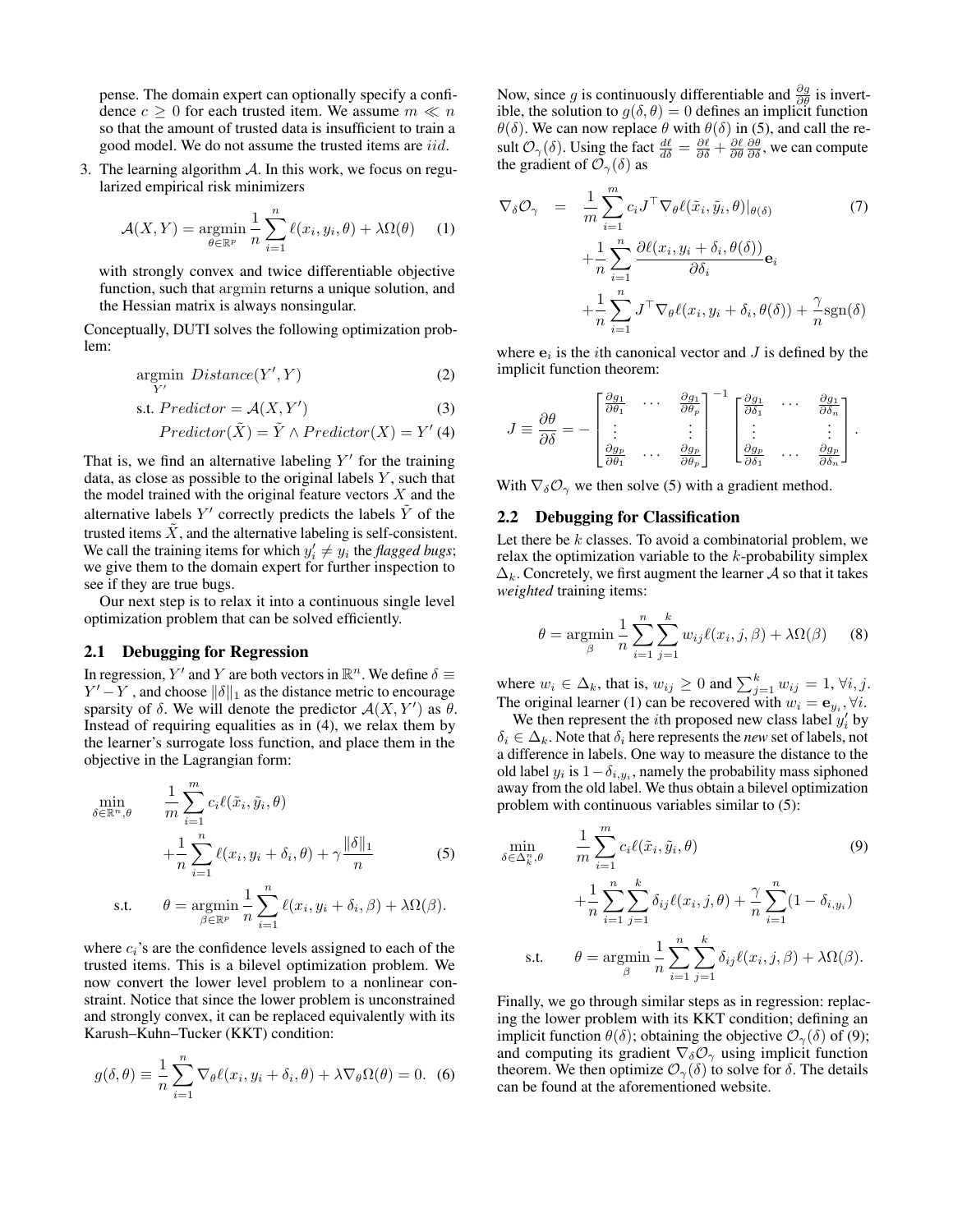**Input** : Training set  $(X, Y)$ , trusted items  $(\tilde{X}, \tilde{Y}, c)$ , learner A, examination budget  $b \leq n$ ;

- 1 Initialize  $t = 0$ ,  $\delta^{(0)} = 0$  in regression or Y in classification,  $n_{flag} = 0$ ;
- 2 Initialize  $\gamma^{(0)} = \max_i |\nabla_{\delta} \mathcal{O}_{\gamma=0}(\delta^{(0)})_i|$  in regression, or  $\gamma^{(0)} = \max_i \nabla_{\delta} \mathcal{O}_{\gamma=0}(\delta^{(0)})_{i,y_i}$  in classification;

3 while  $n_{flag} \leq b$  do 4  $t = t + 1;$ 5  $\gamma^{(t)} = \gamma^{(t-1)}/2;$ 

- 6  $\delta^{(t)} = \operatorname{argmin} \mathcal{O}_{\gamma^{(t)}}(\delta)$ , initialized at  $\delta^{(t-1)}$ ;
- $\tau \mid F^{(t)} = \{i \mid \delta_i^{(t)} \neq 0\}$  in regression, or
- 8  $F^{(t)} = \{i \mid \text{argmax}_j(\delta_{ij}^{(t)}) \neq y_i\}$  in classification;

$$
\bullet \quad | \quad n_{flag} = |\cup_{s=1}^t F^{(s)}|;
$$

10 end

**Output**:  $(\gamma_1, \delta^{(1)}), \cdots, (\gamma_t, \delta^{(t)});$ Algorithm 1: DUTI

## 2.3 The DUTI Algorithm

We now present a unified DUTI algorithm for debugging both regression and classification, see Algorithm 1. As part of the input, the domain expert can specify an examination budget b, the preferred total number of flagged bugs that they are willing to check. Recall that the debugging formulations (5) and (9) have a sparsity parameter  $\gamma$ . DUTI automatically chooses a sequence of  $\gamma$ 's, runs the corresponding debugging formulation, and flags potential bugs  $F<sup>(t)</sup>$  by line 7 or 8, respectively.  $F^{(1)}, F^{(2)}, \ldots$  are not necessarily nested subsets. DUTI accumulates all previously flagged bugs by  $\cup_{s=1}^t F^{(s)}$ , and only stops if its size exceeds the examination budget b.

DUTI outputs the sequence of sparsity parameters  $\gamma$  and solutions  $\delta$ , from which the F's can be recovered. This is helpful for the domain expert to investigate the flagged bugs. Specifically, DUTI's output induces a *ranking* over all flagged bugs. Bugs are ranked by the earliest time they appear in the sequence  $F_1, F_2, \ldots$  When two bugs first appear at the same time, the tie is broken by comparing the deviation of  $\delta$  from the initial value. Larger deviation = earlier order. Furthermore, the value  $\delta$  suggests the fix, namely what regression output value or class label DUTI thinks the flagged bug should have had.

DUTI chooses the  $\gamma$  sequence as follows. It starts with the largest  $\gamma$  that returns a nontrivial solution  $\delta$ , namely  $\delta \neq 0$ in regression and  $\delta \neq Y$  in classification. One can show that these are sufficient conditions for a nontrivial  $\delta$  solution: In the regression setting,  $\gamma^{(0)} = \max_i | [\nabla_\delta \mathcal{O}_{\gamma=0}(0)]_i |$ , where  $\nabla_{\delta} \mathcal{O}_{\gamma=0}$  is the gradient of the debugging objective with  $\gamma = 0$ , taken at  $\delta = 0$ . In the multiclass classification setting,  $\gamma^{(0)}=\max_i \left[\nabla_\delta \mathcal{O}_{\gamma=0}(Y)\right]_{i,y_i},$  where  $\nabla_\delta \mathcal{O}_{\gamma=0}$  is similarly the gradient of the debugging objective with  $\gamma = 0$ , taken at the initial value  $\delta = Y$ . The i,  $y_i$ -th entry of the gradient is the probability mass assigned to the original label  $y_i$ . A positive entry will result in optimization taking a gradient step, thus returning a nontrivial solution.

DUTI utilizes continuation method to speed up optimization. Specifically, each iteration  $t$  is initialized using the previous solution  $\delta^{(t-1)}$ . Moreover, DUTI uses a linear approximation  $\theta^{(t-1)} + \frac{\partial \theta}{\partial \delta} (\delta^{(t)} - \delta^{(t-1)})|_{\delta^{(t-1)}}$  to initialize the computation of  $\theta(\delta^{(t)})$ .

# 3 Experiments

To the best of our knowledge, no machine learning debugging repository is publicly available. That is, no data set has provenance like "item  $i$  had the wrong label  $y$ ; it should have label z" for research in debugging. Curating such a repository will be useful for trustworthy machine learning research. Software debugging repository in the programming language community, such as the Siemens test suite (Hutchins et al. 1994) and BugBench (Lu et al. 2005), are good examples to follow. In this paper, we had to simulate – as plausible as possible – true bugs on the real data sets.

### 3.1 Learner A Instantiation in DUTI

DUTI is a *family* of debuggers depending on the learner  $A(1)$ . For illustration, in our experiments we let  $A$  be kernel ridge regression for regression and multiclass kernel logistic regression for classification, both with RBF kernels. We recall the relevant learner loss  $\ell$  and regularizer  $\Omega$  below; the derivation of the corresponding debugging objective  $\mathcal{O}_{\gamma}$  and gradient  $\nabla_{\delta} \mathcal{O}_{\gamma}$  is straightforward but tedious, and is left for a longer version. Extension to other learners can be done similarly.

**Kernel Ridge Regression** Let  $(X, Y) = \{(x_i, y_i)\}_{1:n}$ be the training data, and  $K = [k(x_i, x_j)]_{n \times n}$  be the kernel matrix. Denote by  $K_i$  the *i*-th column of K, and let  $\alpha \in \mathbb{R}^n$  be the learning parameter. Kernel ridge regression can be written in the form of regularized ERM (1), where  $\ell(x_i, y_i, \alpha) = (y_i - K_i \alpha)^2$  and  $\Omega(\alpha) = \frac{1}{2} \alpha^{\top} K \alpha$ .

Multiclass Kernel Logistic Regression with Ridge Regu**larization** Let  $\alpha \in \mathbb{R}_{n \times k}$  be the learning parameter, and denote by  $\alpha_j$  the j-th column of  $\alpha$ . Kernel logistic regression can be written in the form of weighted learner (8):

$$
\theta = \operatorname*{argmin}_{\alpha} -\frac{1}{n} \sum_{i=1}^{n} \sum_{j=1}^{k} \delta_{ij} K_{i}^{\top} \alpha_{j}
$$

$$
+ \frac{1}{n} \sum_{i=1}^{n} \log \left( \sum_{j=1}^{k} \exp(K_{i}^{\top} \alpha_{j}) \right) + \frac{\lambda}{2} \sum_{j=1}^{k} \alpha_{j}^{\top} K \alpha_{j}
$$

where  $\ell(x_i, j, \alpha) = -K_i^{\top} \alpha_j + \log \left( \sum_{j=1}^k \exp(K_i^{\top} \alpha_j) \right)$ and  $\Omega(\alpha) = \frac{1}{2} \sum_{j=1}^{k} \alpha_j^{\top} K \alpha_j$ .

In all our experiments, the learner's hyperparameters are set by 10-fold cross validation on the original training data, and confidence levels on all trusted items c are set to 100.

# 3.2 Baseline Debugging Methods for Comparison

We compare DUTI with three baselines: influence function (INF) (Koh and Liang 2017), Nearest Neighbor (NN), and Label Noise Detection (LND) (Bhadra and Hein 2015).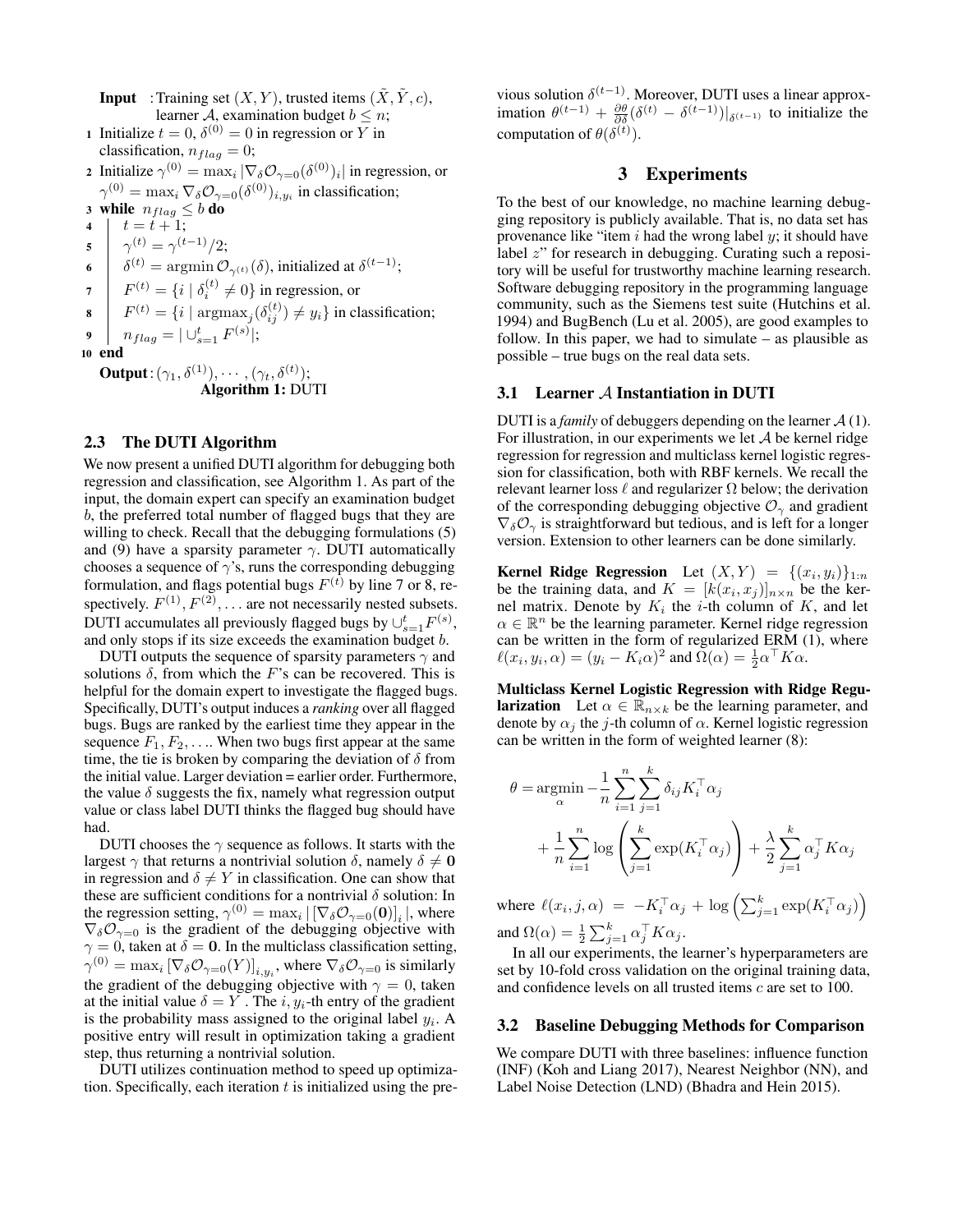Influence Function (Koh and Liang 2017) describes how perturbing a training point changes the prediction on a tested point. The influence of training labels on the trusted items can be written as

$$
I = \frac{1}{m} \sum_{i=1}^{m} J^{\top} \nabla_{\theta} \ell(\tilde{x}_i, \tilde{y}_i, \theta) |_{\theta(\delta)}
$$
(10)

This is in fact the first term of our objective gradient  $\nabla_{\delta}\mathcal{O}_{\gamma}$ (assuming  $c_i = 1, \forall i$ ). Therefore, one can view influence function as a first-order approximation to a simplified version of DUTI. Intuitively, a positive influence implies that decreasing the  $y$  value will reduce the loss of trusted items, while a negative influence implies that one should increase the corresponding y value to achieve the same result. In regression, INF prioritizes training points with larger absolute values of influence. In classification, each possible label of a training point will have an influence. INF will flag training points with positive influence on their original label, and prioritize ones with larger influence value. In suggesting fixes for each flagged training point, INF will suggest the label with the largest negative influence value.

Since INF is a first-order approximation to DUTI, we expect INF to be inferior for debugging due to nonlinearity between labels and predictions. This is confirmed by our experiments.

Nearest Neighbor NN is a simple heuristic: In regression, NN flags training points based on the Euclidean distance (after normalizing each feature dimension separately) to the closest trusted item. In classification, NN flags each training point whose label differs from the label of the closest trusted point, and prioritizes them by this distance. When asked for a suggested label fix, it recommends the label of closest trusted item.

Label Noise Detection (Oracle) (Bhadra and Hein 2015) uses a Gaussian kernel density estimator as the consistency metric to define a combinatorial optimization problem:

$$
\underset{\eta \in \{1,-1\}^n}{\operatorname{argmax}} \ \eta^\top Q \eta. \tag{11}
$$

where  $Q_{ij} = y_i y_j K_h(x_i, x_j)$ ,  $\eta_i = 1$  represents a correct original label, and  $\eta_i = -1$  a bug. LND is only for binary labels. The algorithm finds the best relabeling  $\eta$  that maximize this mutual consistency metric. In the case that there are expert verified data, e.g. our trusted items, LND can incorporate them as constraints to reduce the search space. However, LND requires the user to provide the number of positive mislabeled items and the number of negative mislabeled items. In practice such information is usually unavailable, but in our experiments we provide LND with the ground truth numbers as a best-case scenario. For this reason we label this baseline LND (Oracle). Also note that LND applies only to binary classification problems, so we omit LND from baselines for our regression and multiclass classification experiments.

### 3.3 Toy Data: Harry Potter (Cont.)

We can now fully define the Harry Potter toy example. The true boundary is the line education  $= 0.5$ . A training point



Figure 2: Harry Potter Toy Example, Continued

whose label disagrees with the true boundary is considered a bug. Thus the true bugs are all the "not hired" training points on the upper left. Figure 1b shows that DUTI is able to flag true bugs with a budget  $b = 12$ . Figure 2(a–c) show the top 12 training items flagged by INF, NN and LND, respectively. INF and NN flagged some training points below the true boundary, which they should not. LND, thanks to the oracle information, is able to flag mostly true bugs but also produced one false positive. By varying how many training points we ask each method (other than LND) to flag, we can produce a precision-recall (PR) curve with respect to true bugs for that method. LND is represented by a single point on the PR curve, because it flags only a fixed number of points due to the oracle information. Figure 2d shows the average PR curves from 100 random runs, in which the training data are randomly drawn with trusted items fixed. Overall, DUTI dominates the baseline methods.

### 3.4 Real Data: German Loan Application

We study the UCI German Loan data set, which has been used in recent work on algorithmic fairness (Zemel et al. 2013; Feldman et al. 2015). Prior work suggested a systematic bias of declining applicants younger than 25. We now detail the way we simulate true bugs on German Loan. Throughout the learning and debugging process we remove the age attribute.

Step 1. The original data set consists of 1000 applicants with 190 young (age $\leq$  25) and 810 old (age $>$  25). We partition the dataset into three subsets A,B,C. A contains 20 random young and 20 random old applicants. B contains the remaining 170 young and another 170 random old applicants. C contains the remaining 620 old applicants.

Step 2. We use group C to train a loan decision classifier f ∗ , and use it as the ground truth concept.

Step 3. We relabel the applicants in group A using  $f^*$ , and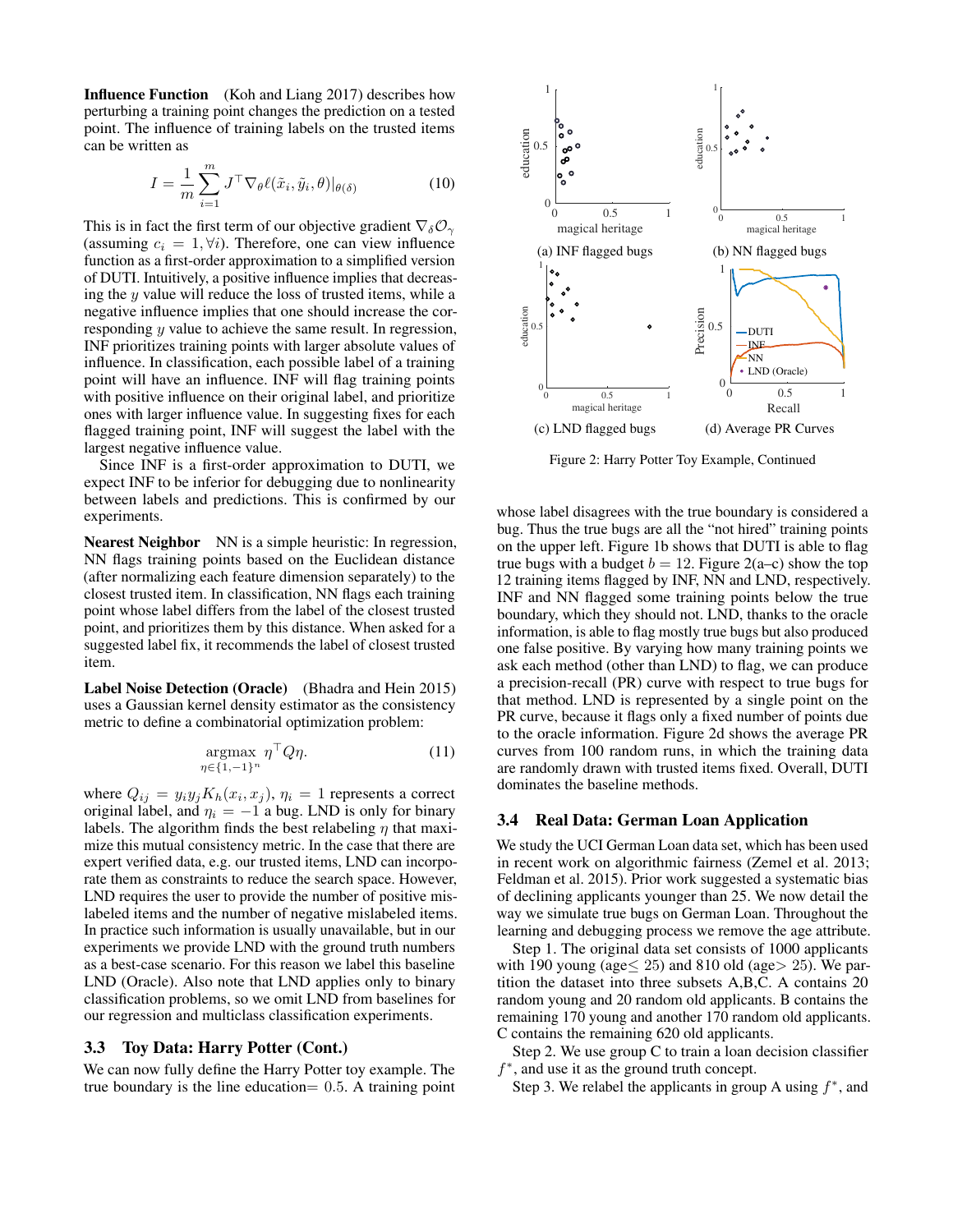

Figure 3: Real Data Experiments

treat the relabeled group A as trusted items.

Step 4. Group B with the original UCI label is treated as the buggy training set. Whenever Y disagrees with  $f^*(X)$ , that training point is considered a bug. This methodology results in 96 bugs.

Figure 3a compares the PR curves of the four debugging methods. DUTI clearly dominates other methods.

#### 3.5 Real Data: Adult Income

Another dataset often used in algorithmic fairness is UCI Adult Income (Kohavi 1996; Kamishima, Akaho, and Sakuma 2011). The task is to classify whether an individual receives an annual income of  $\geq$  50k. Prior work suggests that the data set contains systematic biases against females. In this experiment, we simulate true bugs based on such biases. Throughout the learning and debugging process we remove the gender attribute and 'wife & husband' values in the family relationship attribute.

Similar to the German Loan Dataset, we randomly subsample 3 disjoint subsets A,B,C. A contains 20 random male and 20 random female applicants. B contains 500 random males and 500 random female applicants. C contains 2000 random male applicants. We apply exactly the same steps 2,3,4 as in the German Loan data set. This process results in 218 bugs.

Figure 3b compares the PR curves of the four debugging methods and again DUTI dominates other methods.

### 3.6 Real Data: Handwritten Digits

In this section, we evaluate the debugging methods on a 10-class handwritten digit recognition problem (Mathworks 2017). The digit images are generated by applying random affine transformations to digit images created using different fonts. In multiclass classification, flagging the true bugs and suggesting the correct fixes are no longer equivalent, so we present evaluations on both criteria. Unlike the previous two experiments, we now simulate a contamination mechanism to generate buggy labels, while the original labels are considered clean.

Step 1. We randomly set aside 5000 data points, 500 per digit, to train a deepnet consisting of an autoencoder layer followed by a softmax layer, achieving a cross validation accuracy of 98%. Denote the trained neural net by  $f^*$ .

Step 2. Among the rest, we randomly sample 400 data points, 40 per digit, to be the training set  $X$ . We then blur the images heavily with a Gaussian filter, and classify on the

blurred images with the trained deepnet. The intention is to simulate the generation of buggy labels by a human annotator with poor eyesight. These classifications will be used as the buggy labels of the training points, that is,  $Y = f^*(\text{blur}(X)).$ Meanwhile, the original labels for  $X$  are retained as the correct labels. A training image has a buggy label if Y and the original label disagree. This process gives rise to a total of 133 bugs. Note that  $X$  is always the clear images; the blurred images are only used to generate Y .

Step 3. Finally, among the rest, we randomly sample 160 data points, 16 per digit, to form the trusted items  $\tilde{X}$ , and use their original labels as trusted labels  $Y$ .

Figure 3c shows the PR curves that indicate whether each method flags the true bugs, regardless of whether their proposed fix is correct or not. For this easier task, DUTI and INF both excel, but DUTI has a slight advantage overall. Figure 3d plots the number of flagged bugs vs. the number of correct fixes. This is a harder task. Nonetheless, DUTI still dominates INF and NN, especially in the early stage. Specifically, DUTI successfully recovers more than half of the buggy labels (there were 133) within less than 200 attempts.

Table 1 visualizes selected buggy training points. The first row shows the original images, and the second row shows the wrong label they received from the blurred deepnet. The next three rows show the actions of DUTI, INF, and NN, respectively: A numerical entry indicates that the debugging method flagged this training image as a bug, and suggested that number as the fixed label. The entry "–" indicates a false negative: the debugging method missed the bug.

#### 3.7 Regression Toy Examples

Finally, we demonstrate debugging for regression. We generate the clean data by uniformly sampling  $n = 100$  points  $x \sim U[0, 2]$ , and generating their label as

$$
y = \sin(2\pi x) + \epsilon_1, \text{ where } \epsilon_1 \sim N(0, 0.1). \tag{12}
$$

We then manually convert 24 of these points into systematic bugs by flipping the second peak from positive to negative; see Figure 4a. The dashed curve traces out  $sin(2\pi x)$  but is not used in the experiment otherwise. For trusted items we randomly pick  $m = 3$  new points near one side of the flipped peak, and generate their  $\tilde{y}$  values using  $\tilde{y} = \sin(2\pi \tilde{x})$ . We intentionally do not fully cover the bug region with the trusted items.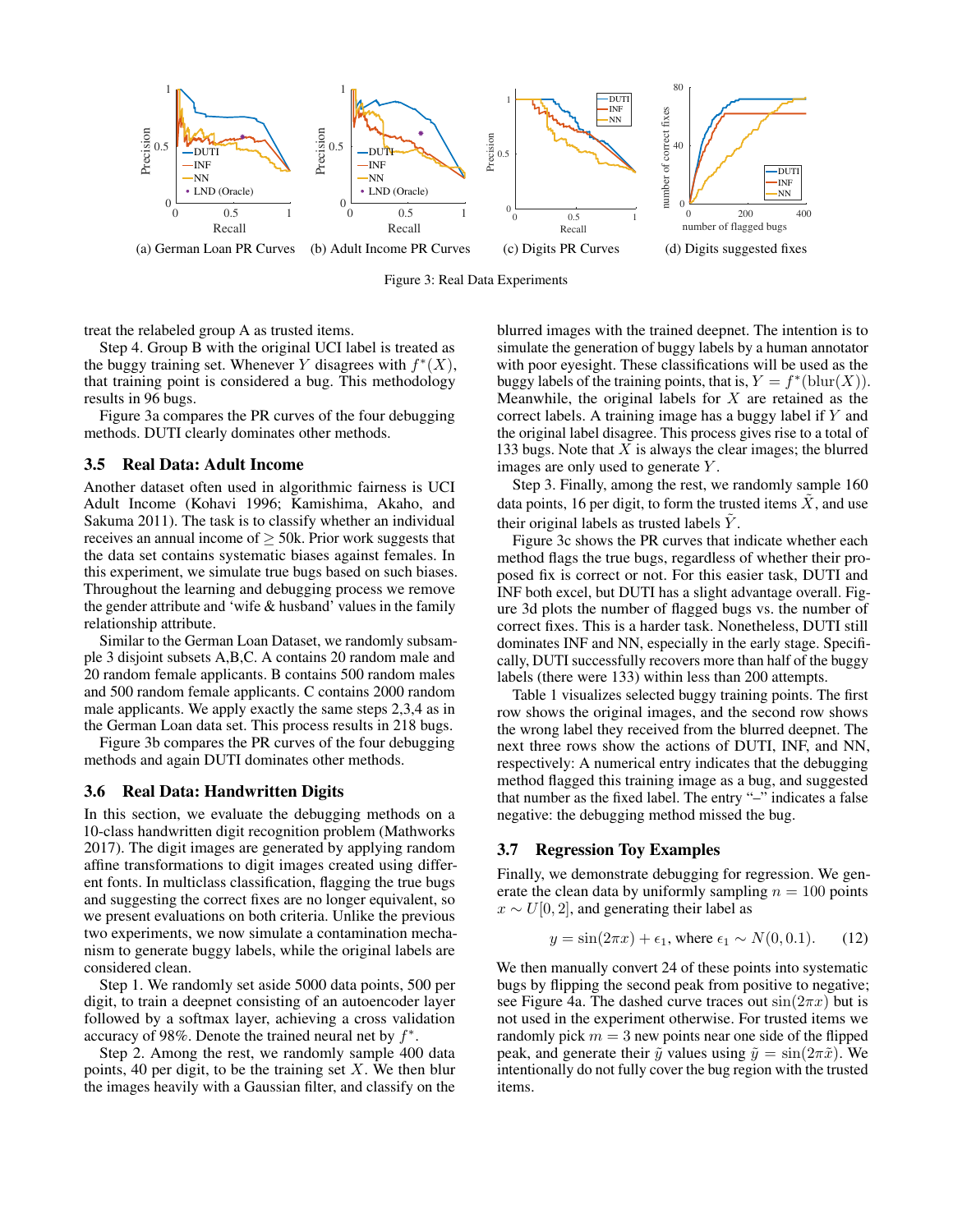| $\mathbf{r}$    |   | F. |                |   |   |                          |  |
|-----------------|---|----|----------------|---|---|--------------------------|--|
| blur<br>=<br>-- | − |    |                |   |   |                          |  |
| <b>DUTI</b>     |   |    | $\overline{ }$ |   | - |                          |  |
| <b>INF</b>      |   |    |                | - | - | $\overline{\phantom{a}}$ |  |
| NN              | - |    | −              |   |   | -                        |  |

Table 1: Selected images with buggy training labels, and the debugging actions on them



Figure 4: Regression toy data with systematic bugs

Figure 4b,c,d plot the top 25 flagged bugs by DUTI, INF, and NN, respectively. Interestingly, DUTI successfully flags bugs throughout the flipped peak. In contrast, INF and NN are only able to flag points around the trusted items, and miss half of the bugs. We repeat the experiment for 100 times, each time with the training data randomly drawn according to (12). Figure 4e shows the average PR curves, where DUTI clearly dominates INF and NN. Figure 4f shows the suggested fixes on buggy points (i.e.  $y_i + \delta_i$ ) generated by DUTI. Impressively, the fixes closely trace the sine curve, even though the learner is an RBF kernel regressor and knows nothing about sine function. This seems to be a smoothing effect of the

self-consistent term, which is  $Predictor(X) = Y'$  in the conceptual formulation (4) or  $\frac{1}{n} \sum_{i=1}^{n} \ell(x_i, y_i + \delta_i, \theta)$  in (5).

# 4 Related Work

Debugging has been studied extensively in the programming language community (Shapiro 1983; Ball and Rajamani 2002). Only recently does the machine learning community start to investigate how to debug machine learning systems, e.g. (Cadamuro, Gilad-Bachrach, and Zhu 2016; Bhadra and Hein 2015). Our intuition is similar to that of (Cadamuro, Gilad-Bachrach, and Zhu 2016), who provide closed-form solutions to debugging Ordinary Least Squares. Our work allows one to debug any ERM learners satisfying mild conditions.

More generally, our work falls into the field of interpretable and trustworthy machine learning, where the central question is why a trained model makes certain predictions. One line of work explains the prediction by highlighting the responsible part of the test item. For example, (Selvaraju et al. 2016; Smilkov et al. 2017; Sundararajan, Taly, and Yan 2016) identify regions in a test image that have the greatest influence on the classification of that image. In other learning settings where features are less explanatory, (Koh and Liang 2017) propose to look instead at the most influential training items that affects the prediction on the target test item. Though the influence function is intuitive and easy to compute, we show in experiments that it achieves similar performance to the naive NN baseline, while DUTI provides better bug recommendations and has the advantage of producing exact fixes.

Our work is also related to data cleaning studied in data science and statistics. Earlier work (Jiang and Zhou 2004; Zhu, Wu, and Chen 2003; Brodley and Friedl 1996) applies an ensemble of classifiers to the training examples, and detects whether the class label assigned to each example is consistent with the output of these classifiers. The main problem with this approach is that the classifiers used to detect mislabeled examples are themselves constructed from contaminated training items. Another approach is to design robust statistics with a high break-point against incorrect training examples (Huber 2011). None of the above-mentioned methods can deal with systematic biases. Later, (Bhadra and Hein 2015; Valizadegan and Tan 2007) define a consistency metric and perturb the training labels to maximize the consistency metric. This approach results naturally in a combinatorial optimization problem. In particular, Bhadra and Hein's method is able to incorporate expert verified data as hard constraints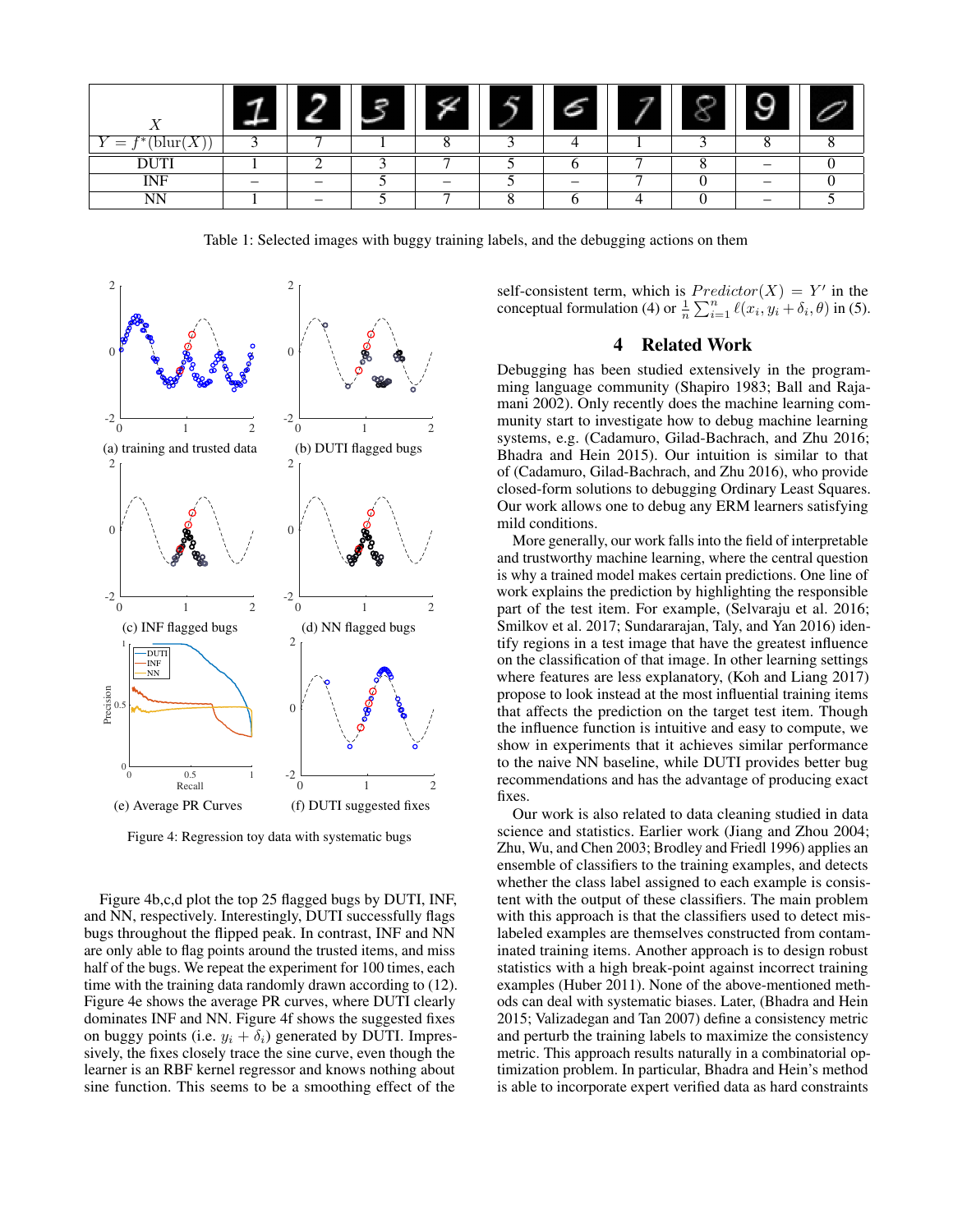in their optimization formulation. However, their methods requires information on the exact number of bugs which is often not available. DUTI does not request such information.

Along the line of incorporating outside information in training set debugging, (Ghosh et al. 2016) requires the learned model to satisfy certain Probabilistic Computation Tree Logic (PCTL). That is, the bugs are revealed by the learned model violating logical constraints rather than by the trusted items. This approach complements DUTI and the two can potentially be combined in the future. We note that in complex machine learning applications it can be more difficult for experts to encode domain knowledge in rigorous logical statements, whereas providing verified trusted items is often easier.

Our work is partly inspired by the need to identify historical unfairness in a training set. DUTI thus joins recent work (Hardt et al. 2016; Corbett-Davies et al. 2017; Zemel et al. 2013; Feldman et al. 2015) on algorithmic fairness. In our experiments, we demonstrated how DUTI can be used to identify historical discrimination, with the hope that such identification will improve fairness of machine learning systems.

# 5 Limitations of DUTI and Future Work

This paper contributed to trustworthy machine learning by proposing a novel training set debugging algorithm DUTI. As the experiments demonstrated, DUTI was able to detect and fix many bugs in diverse data sets. Like any method, DUTI has its limitations. We discuss three major ones.

Applicability: While a violated trusted item often indicates training set label bugs, it is not always the case. A domain expert needs to bear in mind other reasons that violate a trusted item while nothing is wrong with the training labels. Figure 5(a,c,e) presents three common cases. In all cases, the dashed line is the true decision boundary. The blue points represent the training set, which obey (stochastically in the third case) the true boundary. Therefore, there is no bug in the training labels *per se*. The red points are the trusted items, which also obey the true boundary. However, the solid curve is the boundary learned from the training set. In all three cases, some trusted items are indeed violated by the learned boundary: In (a), the true boundary is nonlinear but the hypothesis space is linear, resulting in underfitting and thus violating both trusted items. In (c), the trusted items are in a region of the feature space poorly covered by training data, thus unreliable extrapolation. This happens in covariate shift, for example. In (e), the underlying conditional distribution  $P(Y | X)$  has high Bayes error (e.g. close to 0.5 near the true boundary), and the hypothesis space is too rich and ill-regularized, resulting in overfitting.

In all three cases, it is inappropriate to apply DUTI in the first place. In fact, blindly running DUTI will result in the "flagged bugs" in (b, d, f), respectively, and none are true bugs. Conversely, after the domain expert verifies that none of DUTI flagged items are bugs, she should suspect some of the above reasons in the machine learning pipeline.

Theoretical Guarantee: The trusted items need to be informative for DUTI to work. For example, in Figure 1(a) if the two trusted items were "hired" at  $(1, 1)$  and "not hired" at  $(1, 0)$ , they would still be correct but would not have revealed



Figure 5: Trusted item violations not caused by label bugs

the systematic bias in the data. In our real data experiments trusted items are i.i.d samples, but DUTI does not require this. Future work should study theoretical guarantees of (potentially non- $iid$ ) trusted items on debugging.

Scalability: The current implementation of DUTI has limited speed and scalability. At each step of optimization (5) or (9), it has to compute  $\theta(\delta)$  which is equivalent to training the learner. Even with smart initialization, this repeated learning subroutine still takes the majority of time. For large data sets, one iteration can take minutes. DUTI currently can handle training set size  $n$  in the thousands. Future work is needed to yield a faster algorithm and implementation.

To conclude, in this work we designed DUTI, an efficient algorithm that helps the users to identify and correct training set bugs on any ERM learner, with the help of verified trusted items. Empirical experiments demonstrated that DUTI is able to tackle different types of realistic systematic bugs and outperforms other related methods. Future work will be dedicated to building a general theory of debugging and improving scalability through smart optimization.

Acknowledgment. This work is supported by NSF Awards 1704117, 1623605, 1561512, 1545481, 1447449, 1634597, and 1740707; AFOSR Award FA9550-13-1-0138; and Subcontract 3F-30222 from Argonne National Laboratory.